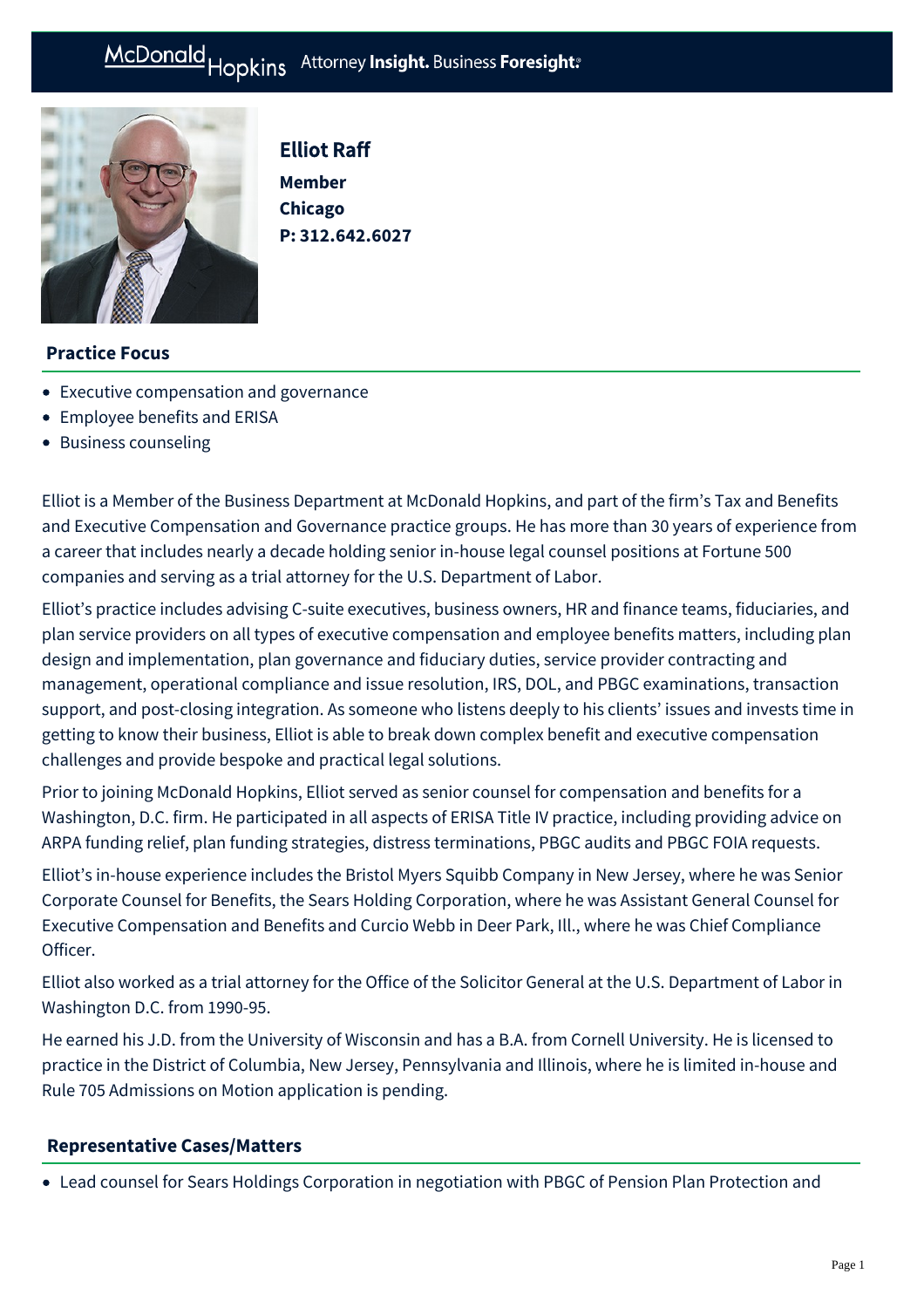Funding Agreement, including subsequent amendments

- Advised fiduciaries of Sears Holdings Corporation Savings Plan in relation to spin-off of Seritage Growth Properties
- Advised fiduciaries of Sears Holdings Corporation Pension Plan in relation to cash tender offer for up to \$1 billion principal amount of its outstanding 6 5/8% senior secured notes due 2018
- Represented Sears Holdings Corporation in relation to executive talent acquisition, reviewing negotiated packages for IRC 409A compliance and negotiating arrangements with legal counsel for incoming and exiting executives
- Advised Bristol-Myers Squibb Company on compensation and benefits strategy in connection with spin-off of Mead-Johnson Nutrition and acquisitions of Medarex and ZymoGenetics
- Advised client on IRC 409A and 280G issues in relation to termination of executive group of acquisition target and negotiated all executive separations
- Numerous matters under Employee Plans Compliance Resolution System (EPCRS), including preparation of VCP submissions and successful resolution of VCP and Audit CAP matters

### **Admissions - State**

- Illinois
- New Jersey
- District of Columbia
- Pennsylvania (inactive)

#### **Education**

- University of Wisconsin
- Cornell University

#### **Professional Membership**

- American Bar Association, Tax Section, Employee Benefits Committee
- Worldwide Employee Benefits Network (WEB-Network); Member of Chicago Chapter Steering Committee
- American Benefits Council; Member of Policy Board

#### **Public Service and Volunteerism**

Board of Directors, Skokie Valley Agudath Jacob Congregation

#### **Blog Posts**

- [A corporate Swiss Army Knife: The Employee Stock Ownership Plan, Part 2: Shareholder transactions](https://mcdonaldhopkins.com/Insights/June-2022/ESOP-ERISA-risks-shareholder-transactions)  navigating ERISA risks
- [DOL issues guidance on cryptocurrency retirement plan investments](https://mcdonaldhopkins.com/Insights/April-2022/Cryptocurrency-retirement-investments)
- [A corporate Swiss Army Knife: The Employee Stock Ownership Plan](https://mcdonaldhopkins.com/Insights/April-2022/Introduction-to-ESOPs-and-uses)